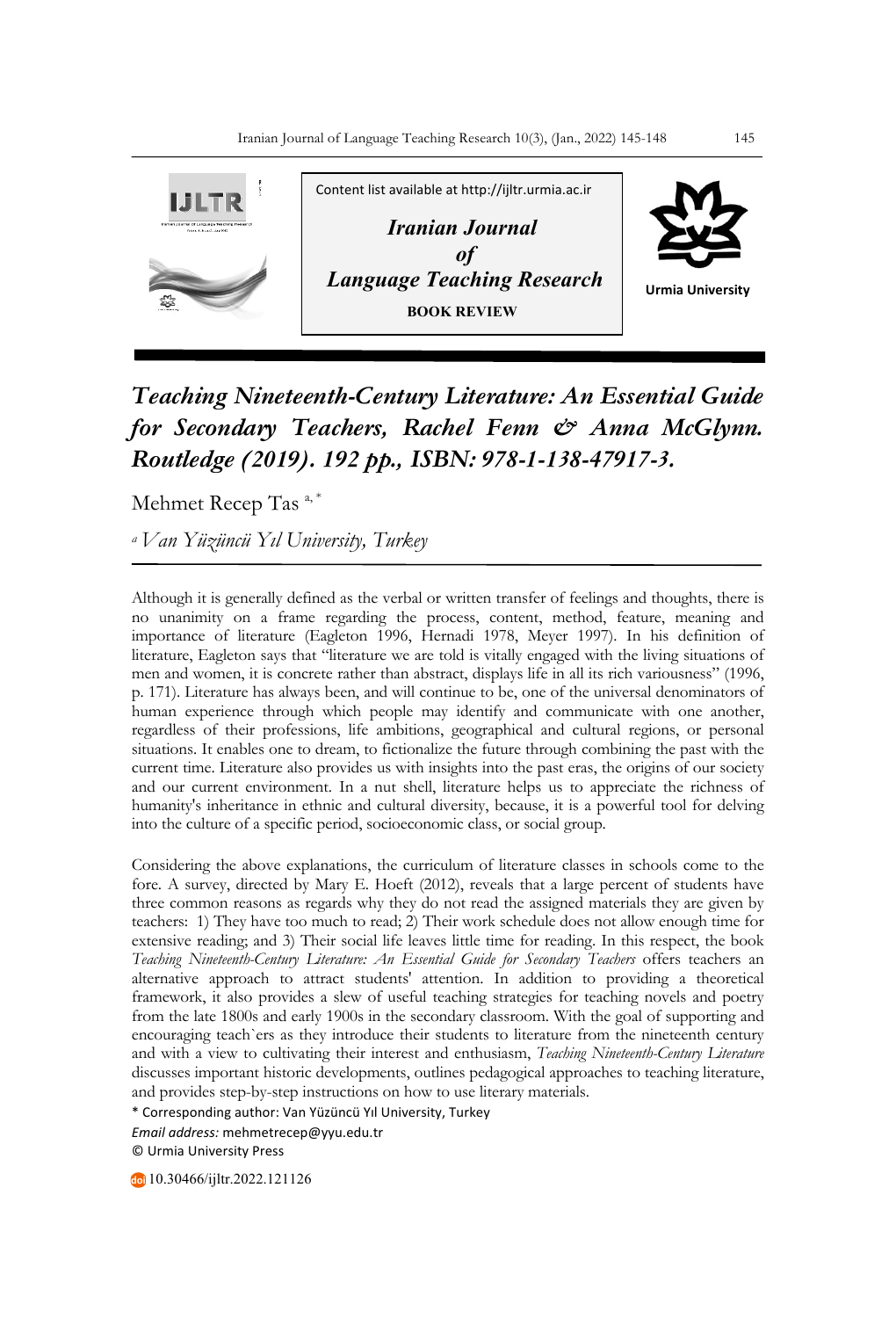In addition to a Foreword and an introductory chapter by the authors, the book consists of 7 chapters, and it closes with two appendixes, one bibliography and an index. The first appendix is the unit plan of Mansfield Park; the second one is Mansfield Park summary sheet. In the introductory chapter the writers present a detailed instruction on how to make use of the book. Underlining that secondary school students can feel intimidated by the complex vocabulary and unfamiliar sentence structures found in nineteenth century English literature, they present some advice to secondary school teachers. They also present a brief explanation of the other chapters. The aim of the book, they say, is to equip the teachers with the knowledge, understanding and resources to ensure that they can teach engaging, inspiring and intellectually stimulating lessons with confidence.

Chapter 1, titled as *The nineteenth century in a nutshell,* begins with a brief nineteenth-century timeline, which starts with French Revolution in 1789, and ends with the death of Queen Victoria in 1901. This chapter subsumes a bunch of subtitles as political reforms-political literature, foreign policy-foreign policy literature, religion-religious literature, science and technologyscientific literature, industry and urbanization- industry and urbanization literature, gender-gender literature, the press-the press literature, class-class literature, and education-education literature. Thus, it provides instructors with an excellent grounding which enables them to understand the context. Having a strong grasp of the key events of the era and the arguments that follow, this chapter allows instructors to detect cultural, historical, and ideological connections in texts with greater ease, and to draw inferences and meaning that they could have missed otherwise.

Chapter 2, *Teaching nineteenth-century fiction at KS4 and KS5,* is a guide to nineteenth-century literature and how to teach it in an interesting and original way, covering Key Stage 3, Key Stage 4, and Key Stage 5. Thanks to a variety of recommended activities and lesson plans, teachers may use this chapter to create a scheme of work that is both exciting for students and straightforward to prepare for the students. The chapter provides an overview of typical elements unique to nineteenth-century novels, as well as suggestions for how instructors may utilize the techniques to assist students comprehend their relevance to the tales they are reading. It begins with suggestions for picking a text and developing a work plan, followed by some general ideas for bringing nineteenth-century novels to life in the classroom. The phrase 'nineteenth-century fiction' refers to a broad range of works. Nevertheless, this chapter provides a glossary of widely used terms and phrases in the literary work being studied, as well as in nineteenth-century fiction in general, and urges students to begin utilizing them in their everyday speech.

Chapter 3, *Teaching nineteenth-century poetry,* deals with how to approach nineteenth-century verse. It demonstrates how instructors can make both teachers and their students like learning. The chapter shows instructors how to use strategies to bring nineteenth-century poetry to life in the classroom and demonstrates how wonderfully pleasurable teaching and learning nineteenthcentury poetry can be for students of all ages. It also stresses the significance of the poem's historical and cultural background so that students may explore how and why contemporary arguments may have impacted the poet.

Chapter 4, *Teaching nineteenth-century texts to younger students*, gives recommendations to instructors of literature classes as regards to how to teach long texts to Key Stage 3 students. It suggests that in addition to being free of copyright, all of the nineteenth-century texts may be found online. This chapter highlights that asking students what contextual information they have about nineteenthcentury living, such as workhouses, transportation, and social status, may be a fantastic approach to developing their confidence and helping them realize how much knowledge they already have.

Chapter 5, *Tackling long novels*, offers a variety of techniques and ideas to help instructors have the confidence and passion to teach a wider range of literary works. At the very beginning of this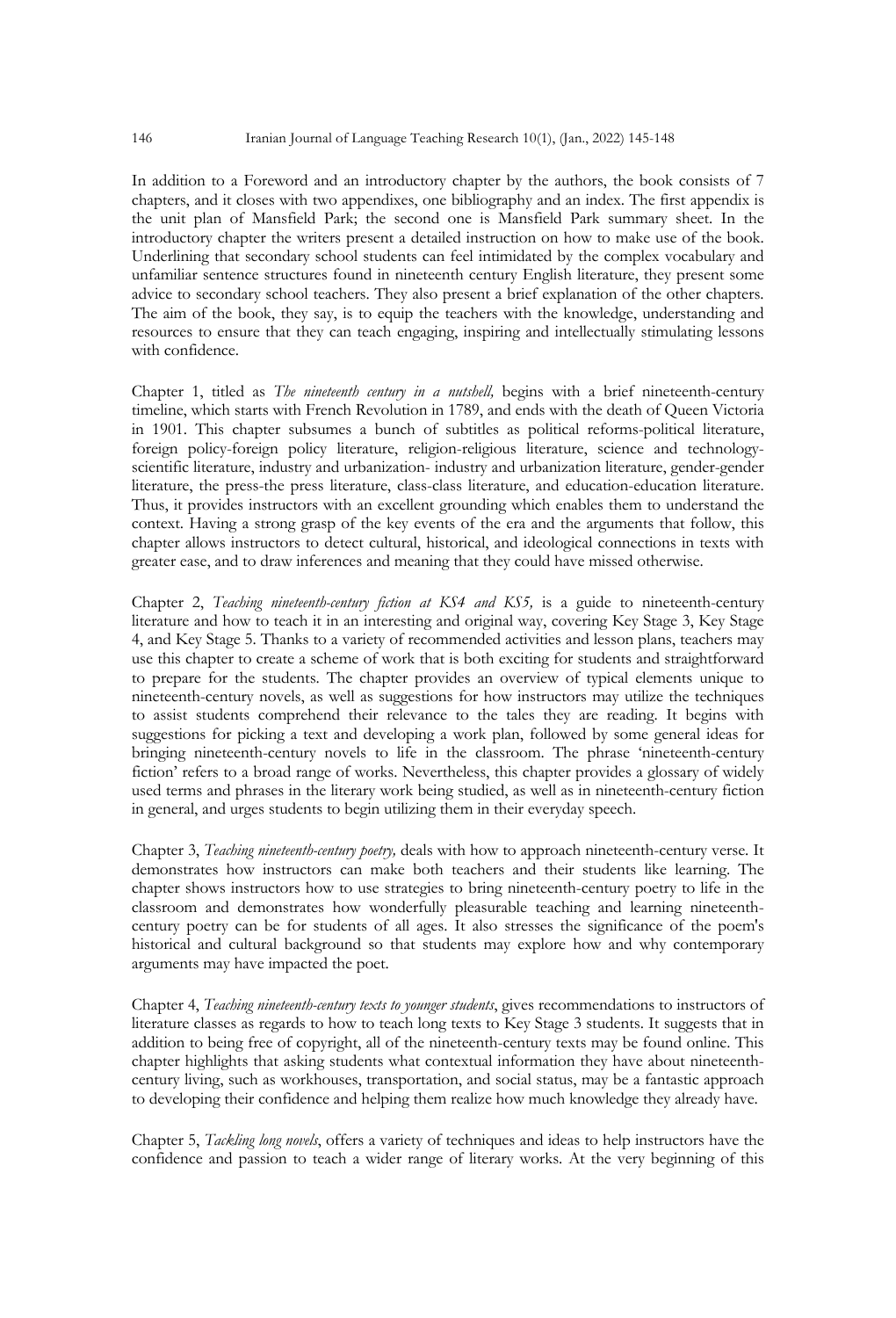chapter, there is a reflection section in which teachers are asked five questions about their attitudes to long novels. After that, the chapter addresses the notion that instructors will not be able to read the book in class with their pupils in the same manner that they would with a shorter novel. The chapter contains enough recommendations as regards tackling long novels from the nineteenth century. It claims that for several reasons such as the novel, the students, and the time of year, teachers may choose to have their students read the entire novel at once, or they may prefer to break it down into smaller pieces and handle each one in class before students read the next section. It also claims that one of the most important aspects of studying long books is encouraging students to step up and take charge of their own learning rather than depending solely on teachers for the answers.

Chapter 6, *Teaching nineteenth-century non-fiction*, demonstrates how teachers may use nineteenthcentury nonfiction resources to teach pupils at all levels of secondary school. At the very beginning of this chapter, the authors answer why to use nineteenth-century non-fiction in the classroom. Using 19th century nonfiction in the classroom in a variety of ways, they argue, can provide context for the teaching of fiction, serves as a foundation for teaching persuasive writing techniques, acts as a springboard for creative writing and drama assignments, functions as a point of comparison when studying contemporary nonfiction, and is a means for developing vocabulary and grammar skills. According to the authors, non-fiction resources are great teaching tools that provide diversity to instructors' lessons and open pupils' eyes to a world that was, in truth, not all that different from their own. They also claim that non-fiction books can greatly assist pupils by familiarizing them with the grammatical conventions of the nineteenth century and by making them less fearful of approaching older texts. The more materials instructors have at their disposal; the more opportunities they will have to incorporate nineteenth-century nonfiction into their teaching.

Chapter 7, *Teaching Resources*, contains excerpts from nineteenth-century fiction and non-fiction literature, organized by subject and accompanied by comments, comprehension questions and lesson suggestions. In addition to reflecting the difficulty level and duration that students may expect when confronting unknown texts in public examinations, these excerpts have been selected with care to be of interest to secondary-aged pupils. The authors propound that these excerpts can be used for a variety of purposes, including exam practice for previously unpublished texts, as a supplement to lessons on nineteenth-century fiction to give students a broader context, as part of thematic units on media or specific fictional genres to expose students to nineteenth-century language, or as the basis for creative writing activities.

To conclude, all chapters discuss how to overcome the genre's unique problems, such as unwieldy storylines, sophisticated terminology, and foreign sentence patterns, and show how material related to an older age may be made entirely accessible to even the youngest students. Teachers will be able to quickly and simply create an engaging and useful scheme of work for children of various abilities using a variety of comprehensive activities, photocopiable lesson plans, case studies, and excerpts for use in the classroom. The readers will praise the book's writing and organization, noting how it uses a simple format while still providing in-depth discussion of the most important subjects. Students and practitioners alike will benefit from the book's plain writing approach. For secondary school English teachers/students who want to teach/learn nineteenth-century literature, in a way that is both inspirational and intellectually interesting, this practical, accessible work will be a great asset.

## **References**